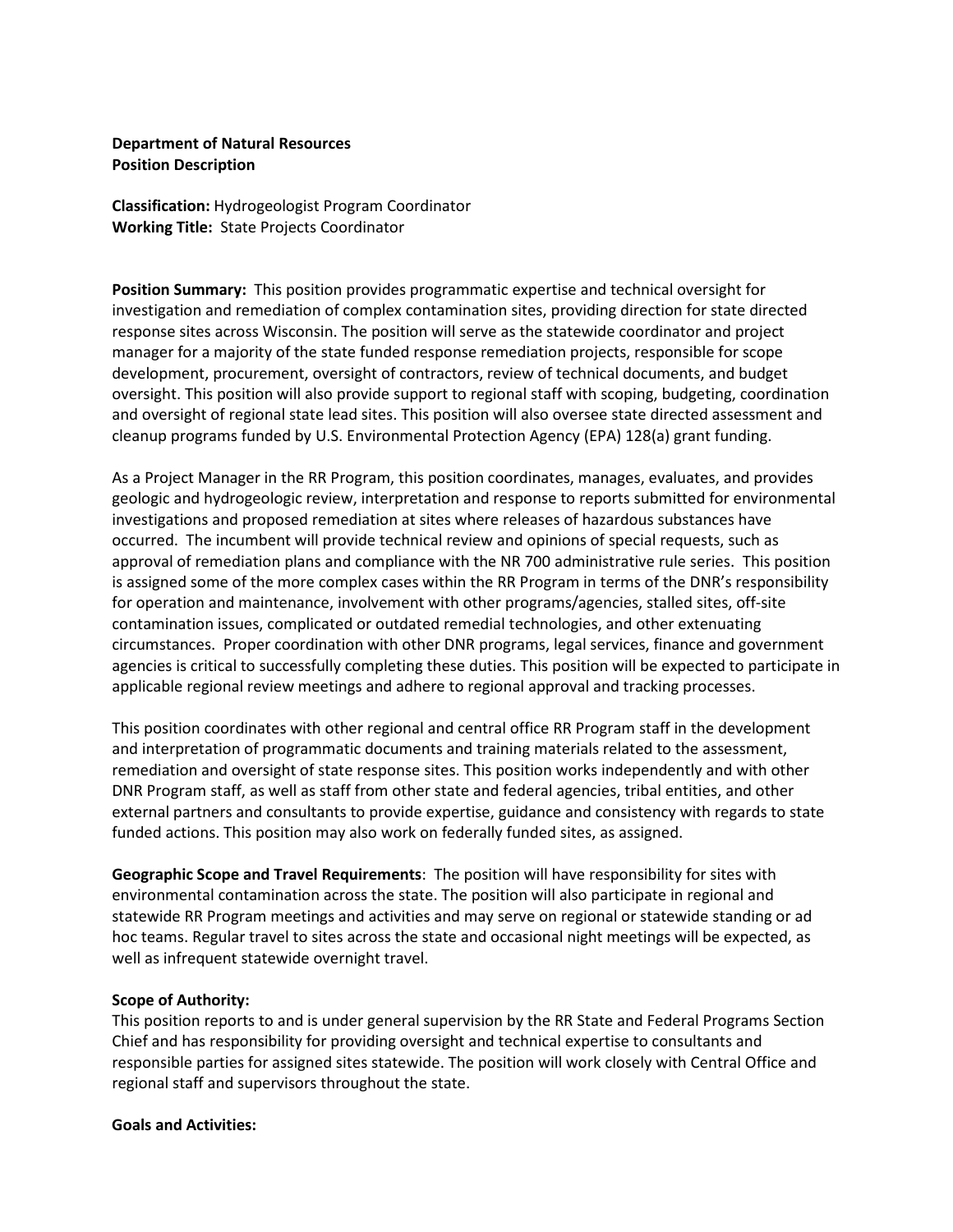## **50% A. Oversee state-funded remedial investigations and clean-ups**

- A1. Serve as project manager for State-funded remedial investigations and clean ups. Develop a scope of work for the project, identifying project tasks and expected outcomes. Evaluate consultant proposals and select contractor to further develop and complete the project.
- A2. Provide technical advice and direction following review of technical reports and submittals describing the extent of environmental contamination and potential remedial options. Provide approval of remedial approaches and subsequent oversight and assistance during the construction and implementation of the remedy. Assist and promote new/innovative and scientifically sound approaches for the investigation and remediation of contaminated sites.
- A3. Ensure investigation and clean-up activities move forward in a timely fashion to a point of closure consistent with department rules and regulations.
- A4. Provide assistance with field sampling events as assigned. Maintain appropriate safety training and safety equipment needed for participating in field sampling efforts. Follow all safety protocols when performing field sampling activities.
- A5. Provide oversight and technical direction to department contractors to ensure field work is properly conducted, that all reports are written and submitted on time, and that the data collected is properly evaluated within submitted reports.
- A6. Provide formal responses to submittals and ensure contractual work is performed as specified and in accordance with code and guidance. Adhere to all procurement requirements. Process and approve or deny all billings and change order requests and, at end of project work, complete contractor evaluations.
- A7. Develop and implement required public input materials and opportunities as necessary for assigned projects.
- A8. Document and track all incoming reports, submittals and correspondence pertaining to site activities and ensure data is properly entered into the program's tracking systems, BRRTS, on a regular basis.

# **20% B. Serve as statewide expert and resource for state funded response projects**

- B1. Provide expertise and training to other staff regarding the state funded response program, including procurement processes, requirements for public input, scoping, and working with contractors.
- B2. Serve as liaison between regional project managers and fiscal staff to ensure projects move forward in a timely manner. Provide support to other RR Program Project Managers with scoping, budgeting, coordination and oversight of state lead sites.
- B3. Evaluate the need for new technical or implementation guidance and/or training for staff and consultants. Participate in training for staff and externals, including regional and statewide training sessions. Disseminate technical and procedural information to DNR staff and interested external parties.
- B4. Develop and maintain references and guidance documents, case studies and information.
- B5. Lead the state's work in conducting audits and monitoring the effectiveness of long-term systems at state lead sites.

# **10% C. Coordinate programmatic reporting and policy support for state funded response**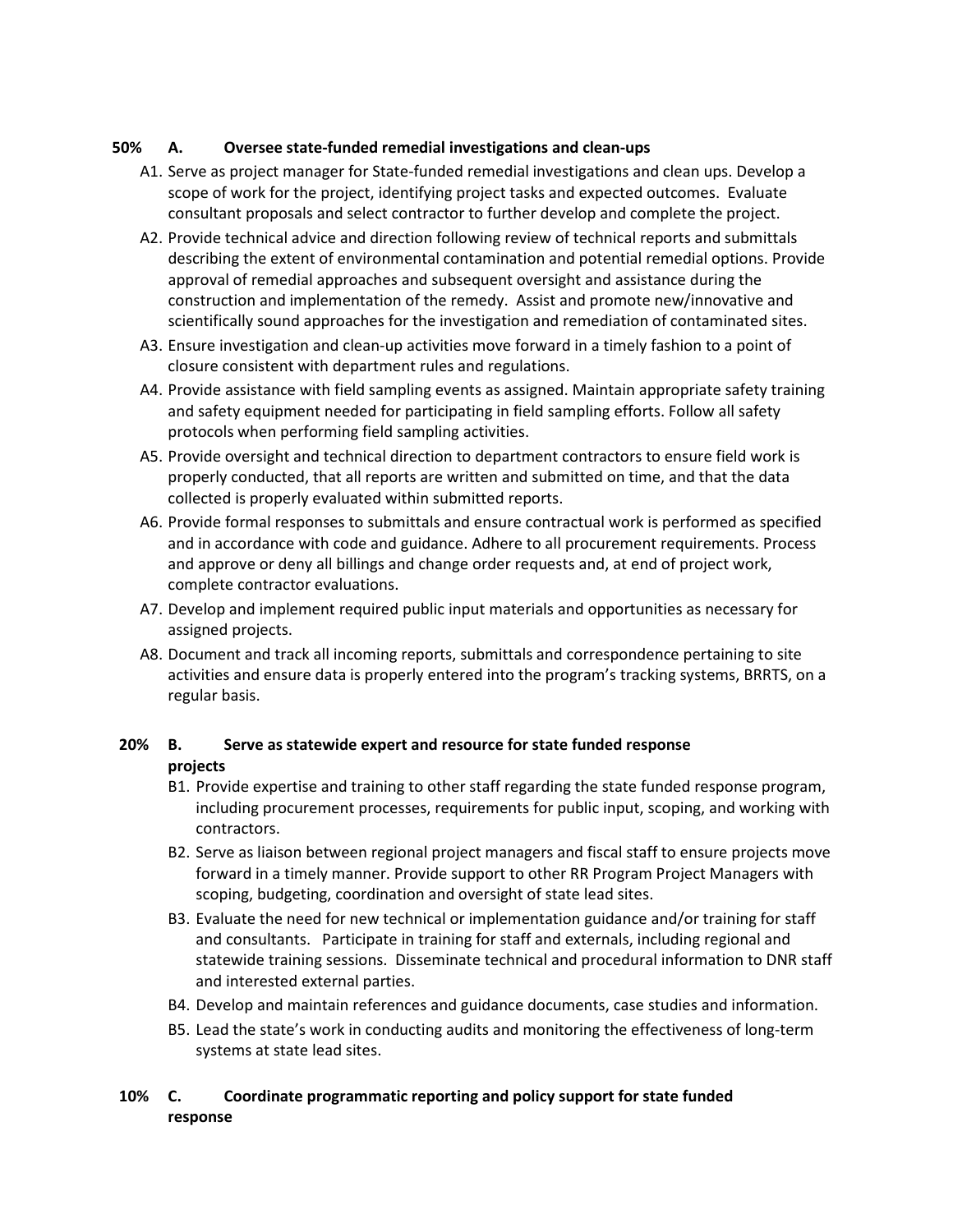- C1. Work with management to develop and maintain a strategy and prioritization process for state funded response projects. Assist management with planning and projections for state funded response spending for upcoming fiscal years.
- C2. Coordinate with fiscal staff to prepare regular status updates on state funded response projects.
- C3. Assist in the development of DNR rules and policy related to effective management of state lead sites.

## **10% D. Serve as RR project manager for federally funded projects as assigned**

- D1. Serve as a project manager for federally funded remedial sites as assigned, including EPA Superfund.
- D2. Evaluate the accuracy, quality and completeness of technical data and of the site recommendations.
- D3. Coordinate with the granting agency to provide technical direction to contractors following review of technical reports and submittals. Provide oversight of remedial construction and implementation.
- D4. Working with fiscal staff, ensuring assigned project cooperative agreement requirements are met.

## **10% E. Professional Development & Organizational Responsiveness**

- E1. Review and keep abreast of changes in scientific knowledge of position-related activities and in technology and management practices for investigation and remediation.
- E2. Participate in job-related training as directed by supervisor.
- E3. Prepare and present training materials to DNR staff and externals as requested by supervisor. Identify and recommend training topics for staff. Coordinate with vendors and others with developing and/or complex technologies to collect and present information to DNR staff as part of continuing education for staff.
- E4. Perform other position-related duties as assigned.
- E5. Follow all general and position-related safety requirements.

### **Knowledge, Skills and Abilities:**

- 1. Knowledge of hydrogeologic and chemical principles controlling the fate and transport of contaminants in the environment from spills and/or unauthorized disposal of hazardous substances and wastes.
- 2. Knowledge of environmental monitoring, sampling techniques and groundwater quality standards.
- 3. Knowledge of and experience with hazardous substance spill laws, codes, regulations, policies and guidance and their applicability to hazardous substance discharges and/or unauthorized waste disposal.
- 4. Knowledge of and experience with DNR procurement processes and environmental contracting.
- 5. Knowledge of and experience with clean-up requirements in NR 700 WAC series.
- 6. Knowledge of program processes, policies, and procedures.
- 7. Skill in using hydrogeologic and engineering concepts to recommend or require action at cleanup sites.
- 8. Ability to understand a complex situation, issue, or problem by breaking it down into smaller pieces and trace implications or consequences.
- 9. Ability to work well independently and be self-motivated to take action to meet critical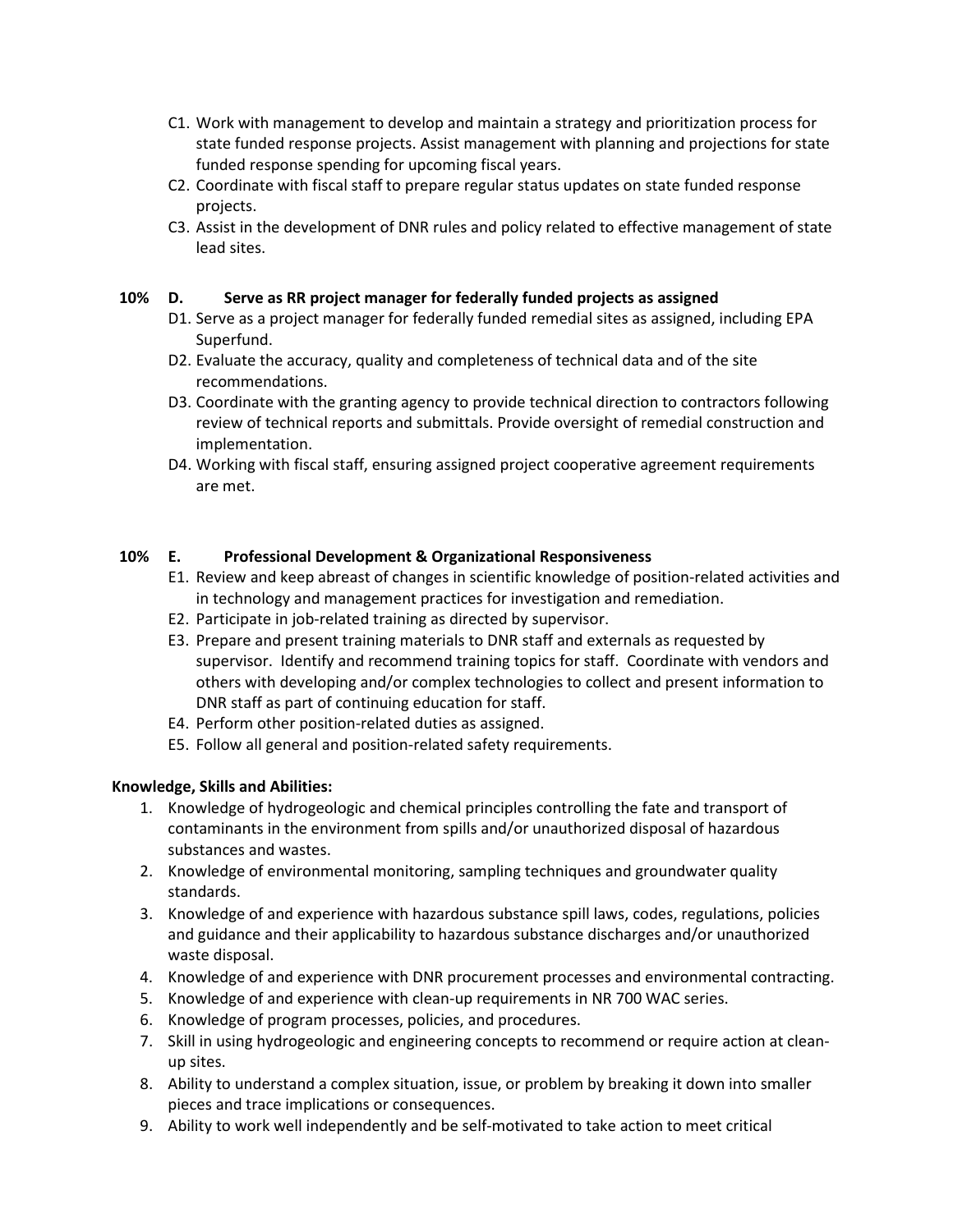organizational/program/unit goals.

- 10. Ability to demonstrate personal integrity and high ethical standards in all transactions.
- 11. Skill in employing analytical abilities, pragmatism and other tools to resolve complex problems in a variety of situations.
- 12. Ability to work cooperatively, collaboratively and facilitate others toward accomplishment of a shared goal.
- 13. Strong leadership and interpersonal skills.
- 14. Excellent oral and written communication skills.
- 15. Knowledge of cross-program, multi-agency and other regulatory requirements.
- 16. Ability to adapt to change.

**Equipment Used in Performing in the Position:** Computer, multifunction printer/scanner/copier equipment, calculator, telephone, field monitoring equipment, cameras, video camera, small power tools etc.

**Physical Requirements and Environmental Factors:** The position primarily works in an office setting with work (exerting up to 10 pounds of force or more occasionally) occurring 90% of the time. Field sampling with light (20 pounds) to heavy (50 pounds) force occurs less than 10% over a year's time. Field work could involve driving automobiles or trucks, walking to remote sites, using hand held instruments, lifting and carrying sampling equipment, crouching and kneeling to collect samples. Outdoor conditions may include high heat or extreme cold, and potential slip/trip or fall hazards. The position is required to do some travel statewide.

### **Telework Evaluation**

The duties and responsibilities of this position would be suitable for telecommuting occasionally from an alternative office location.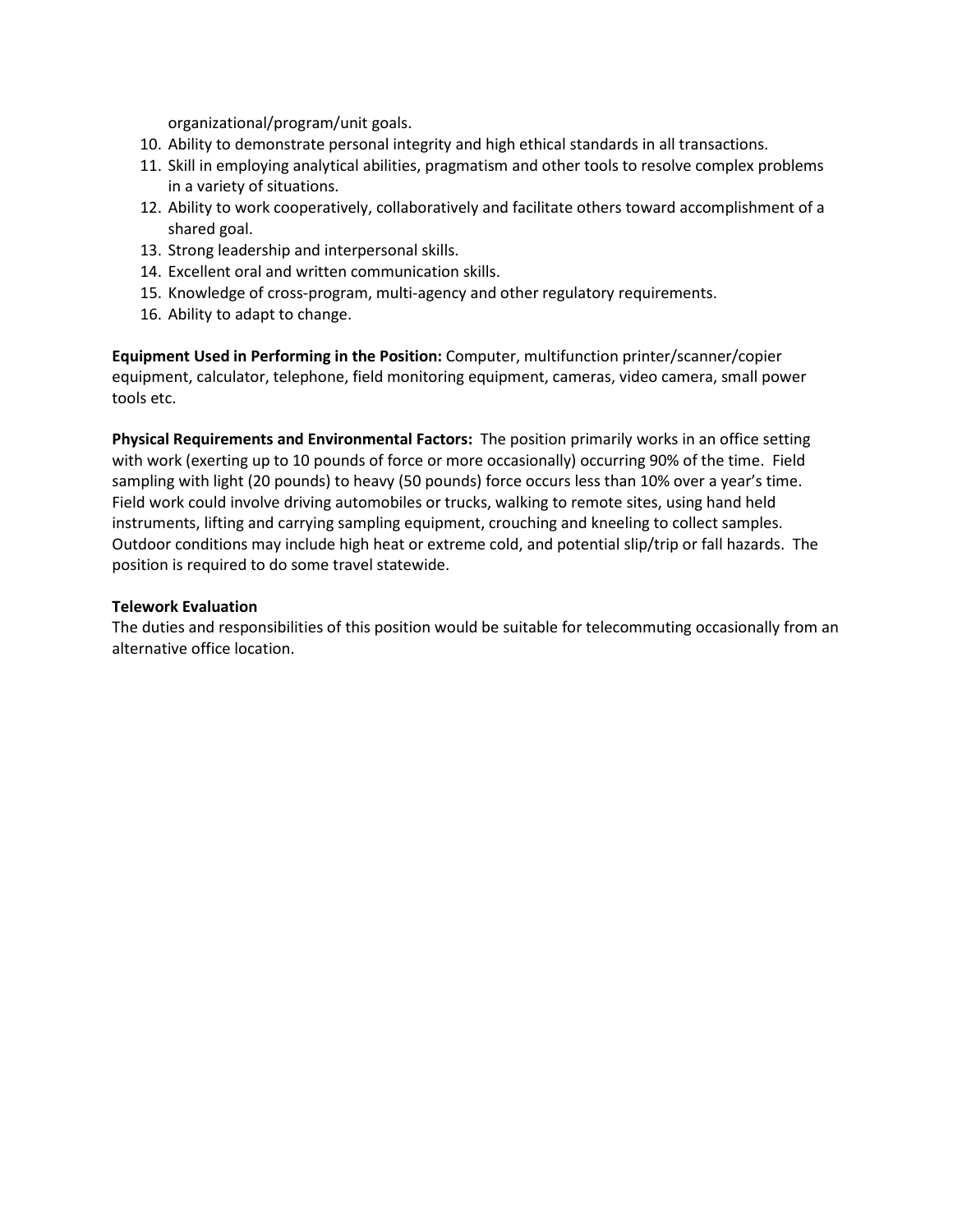# **Appendix Competencies**

**Decision Making:** Able to analyze situations fully and accurately to reach productive decisions. Consults appropriate parties when necessary and identifies the key concerns and/or issues that need to be addressed in order to make the best decision possible, at the correct level of the decision hierarchy. Calculates and evaluates the long-term consequences of decisions. The desired outcomes for this competency are excellence and credibility in decisions made. Makes fair decisions on clearly based objective criteria rather than personalities.

**Service Excellence**: Makes customer service a top priority and constantly seeks to improve customer service. Is responsive to changes in what customers want and need. Delivers on promises made to customers and follows up appropriately. The desired outcomes for this competency is a strong connection to our customers.

**Effective Communication:** Able to express ideas in a clear, concise and effective manner, whether speaking or in writing. Uses correct grammar and sentence structure in communications. Is a good listener, even when differing viewpoints are expressed. Openly shares information and keeps all relevant parties updated. The desired outcomes for this competency are a shared mind set and pool of meaning.

**Interpersonal Relationships**: Builds and maintains effective working relationships with others both internally and outside the organization; takes a positive and productive approach to resolving any conflicts which may arise. Exemplifies the commitment to the DNR's core value of respect; to work with people, to understand each other's views and to carry out the public will, maintain integrity, and treat everyone with fairness, compassion and dignity. The desired outcome for this competency is strategic unity built on trust.

**Leadership**: Fosters and encourages support from his/her team to accomplish objectives, follow procedures, and accepts suggestions; inspires confidence and respect; motivates people to achieve agency goals and objectives; promotes respect, honesty, integrity, and fairness to all. Enforces standards/rules fairly and consistently and leads with courage. The desired outcomes for this competency are accountability through ownership of the work, staff alignment with the agency direction, and full engagement of all employees.

**Effective Problem Solving -** Employs analytical abilities, pragmatism, and other tools to resolve complex problems in a variety of situations. Delivers accurate and technically proficient work. Demonstrates sound professional judgment in analyses and decisions. Works to understand a complex situation, issue, or problem by breaking it down into smaller pieces and traces implications or consequences. Shows enthusiasm for technical and intellectually complex tasks and solving problems.

**Takes Action & Shows Initiative -** Works well independently and is self-motivated to take action to meet critical organizational/program/unit goals. Sets and monitors own objectives and standards. Initiates appropriate actions and follows thorough without prompting or close supervision. Demonstrates strong